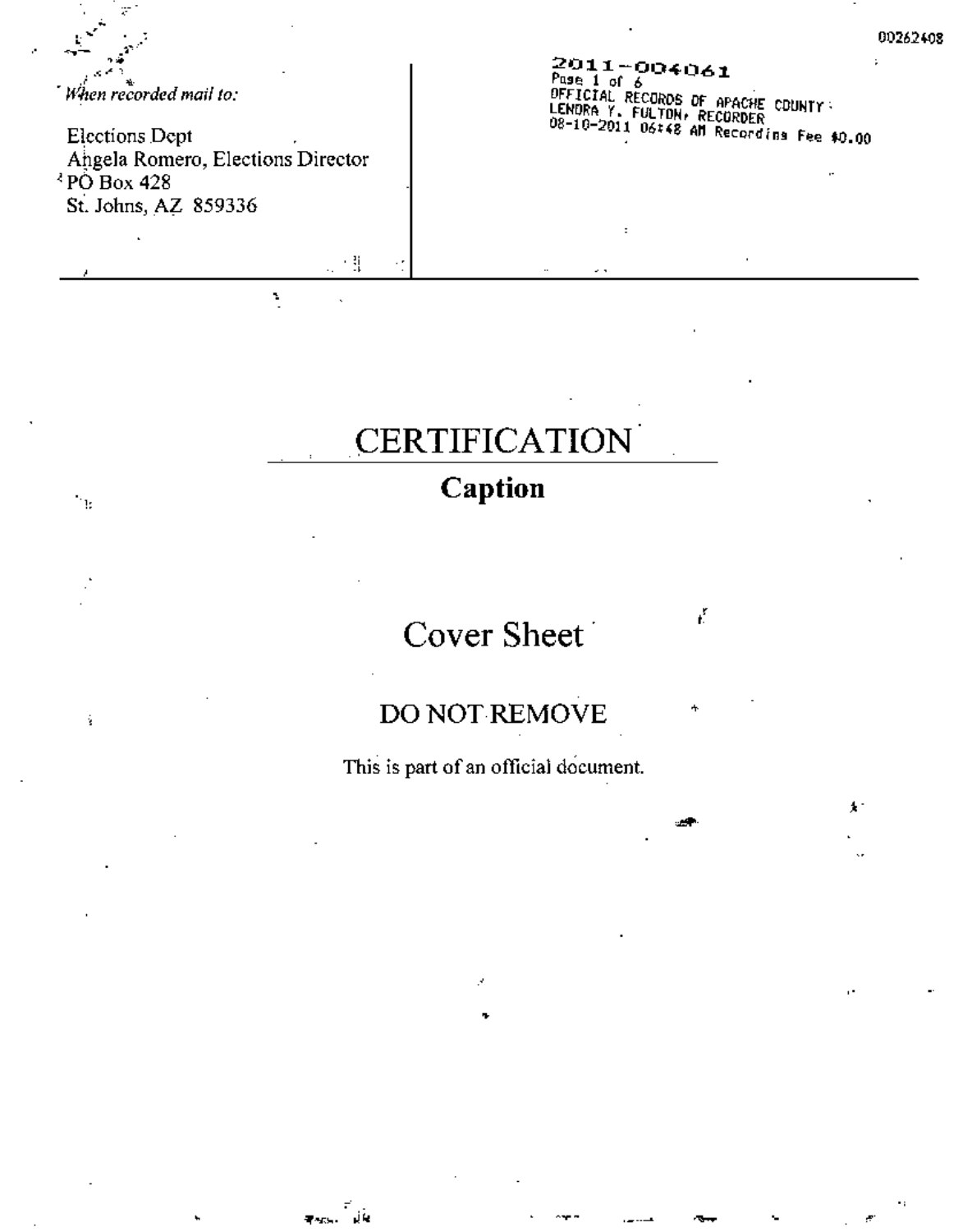R. JOHN LEE CHAIRMAS OF THE BOARD<br>DISTRICT III ", o. box 428 ST, JOHNS, AZ #5936

•

,<br>,<br>, JI'N CLAW VICE CHAIR OF HIE DOARD  $D$ ISTRICT ( P.O. BOX 1952 CHINLE, AZ 16503

TOM M. WHITE, JR. MEMBER OF THE BOARD DISTIllcr II P.O. BOY 994 CANADO. AZ 84505

#### BOARD OF SUPERVISORS OF APACHE COUNTY

**P.O. HOX 428** ST. JOHNS, ARIZONA 85936

TELEPHONE, (928) 337-7503<br>FACSIMILE: (928) 337-2003



**DELWIN P. WENGERT, MANAGER-CLERK** ST. JOHNS, AZ 35936

, I, Angela C. Romero, Apache COlmty Elections Director, do hereby certify that the foregoing Summary of Votes Cast is a true, correct and complete tabulation of the voles casl at the Recount Election held in Apache Counly, State of Arizona on the 8th day of June, 2011, showing the name of each candidate and the number of votes each candidate received. or the title of each ballot measure and the number of votes for and against in said election.

*~L~* nge . Romero Elecllons Director '

<u>6/15/11</u>

Date

• The attached four (4) pages reflect the results of the June 08, 2011 Recount Election. For those offices to be canvassed by the Apache County Board of Supervisors, these results are hereby approved by the Board as the Official Canvass of the June 08, 2011 Recount Election.

APPROVED THIS 15th DAY OF JUNE, 2011.

•

Chairman of the Board

ATTEST:

•

Delwin F W~ngert Clerk of the Board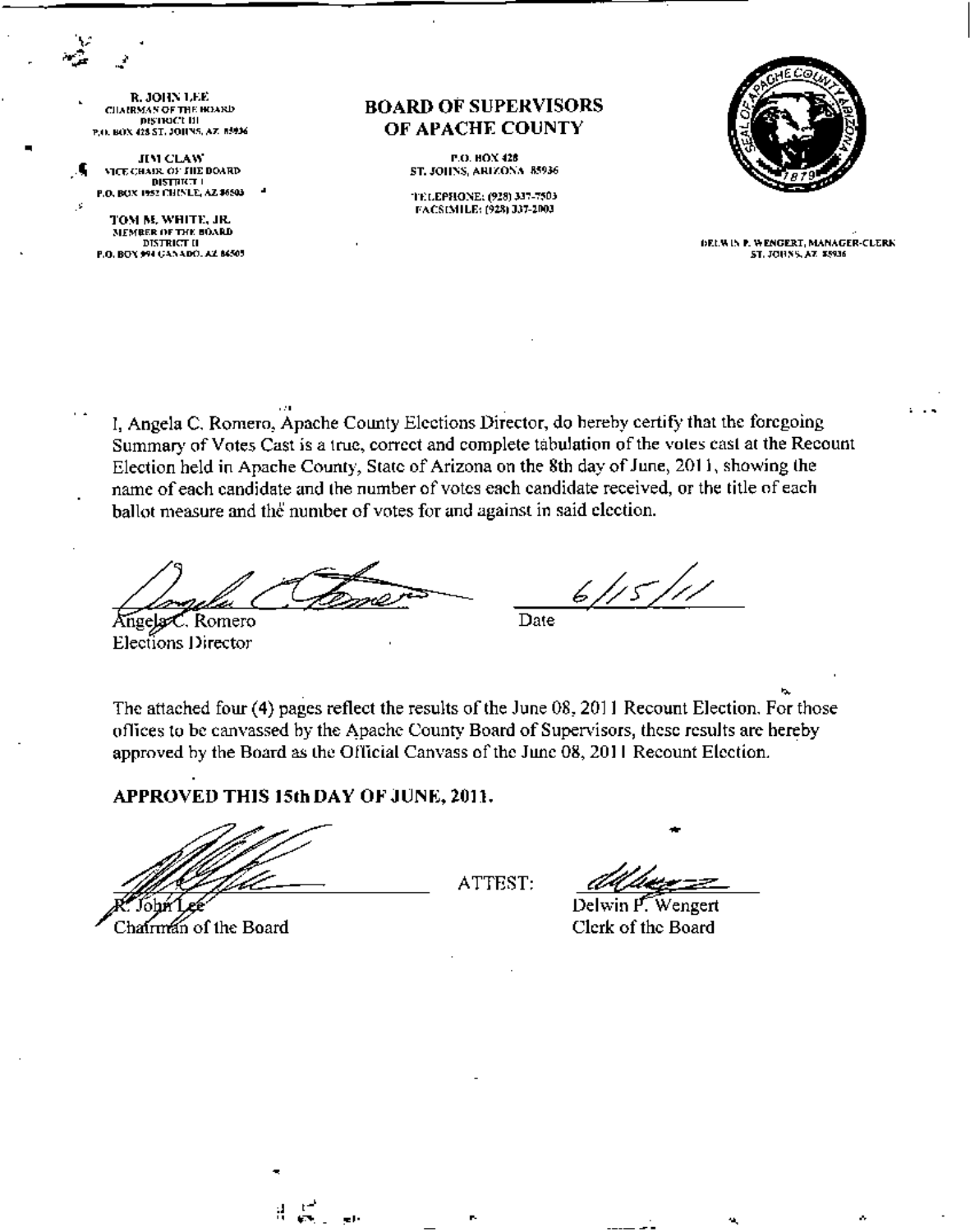| $\cdots$                                         | Election Summary Report<br>2011 May Special Election Recount<br>Summary For Jurisdiction Wide, All Counters, All Races<br><b>OFFICIAL RESULTS</b> | Date:06/08/11<br>Time:14:56:11 <br>Page:1 of 1 |             |
|--------------------------------------------------|---------------------------------------------------------------------------------------------------------------------------------------------------|------------------------------------------------|-------------|
| Registered Voters 1986 - Cards Cast 600 , 30.21% | Num. Report Precinct 1 - Num. Reporting 1                                                                                                         |                                                | $+100.00\%$ |
| City of St. Johns Council                        |                                                                                                                                                   | Total                                          |             |
| Number of Precincts                              |                                                                                                                                                   |                                                |             |
| Precincts Reporting                              |                                                                                                                                                   |                                                | 100.0 %     |
| Times Counted <sup>1</sup>                       | 600/1986                                                                                                                                          |                                                | 30.2 %      |
| <b>Total Votes</b>                               |                                                                                                                                                   | 1060                                           |             |
| ORONA, BECKY                                     |                                                                                                                                                   | 263                                            | 24.81%      |
| PATTERSON, RYAN NICH                             |                                                                                                                                                   | 265                                            | 25.00%      |
| PEARCE, RICK                                     |                                                                                                                                                   | 260                                            | 24.53%      |
| <b>UDALL, SPENCE</b>                             |                                                                                                                                                   | 269                                            | 25.38%      |
| Write-in Votes<br>$\ddot{\phantom{a}}$           |                                                                                                                                                   |                                                | 0.28%       |

œ

 $\mathbf i$ 

f

 $\ddot{\phantom{a}}$ 



...

 $\blacksquare$ 

 $\blacksquare$ 

Ŷ.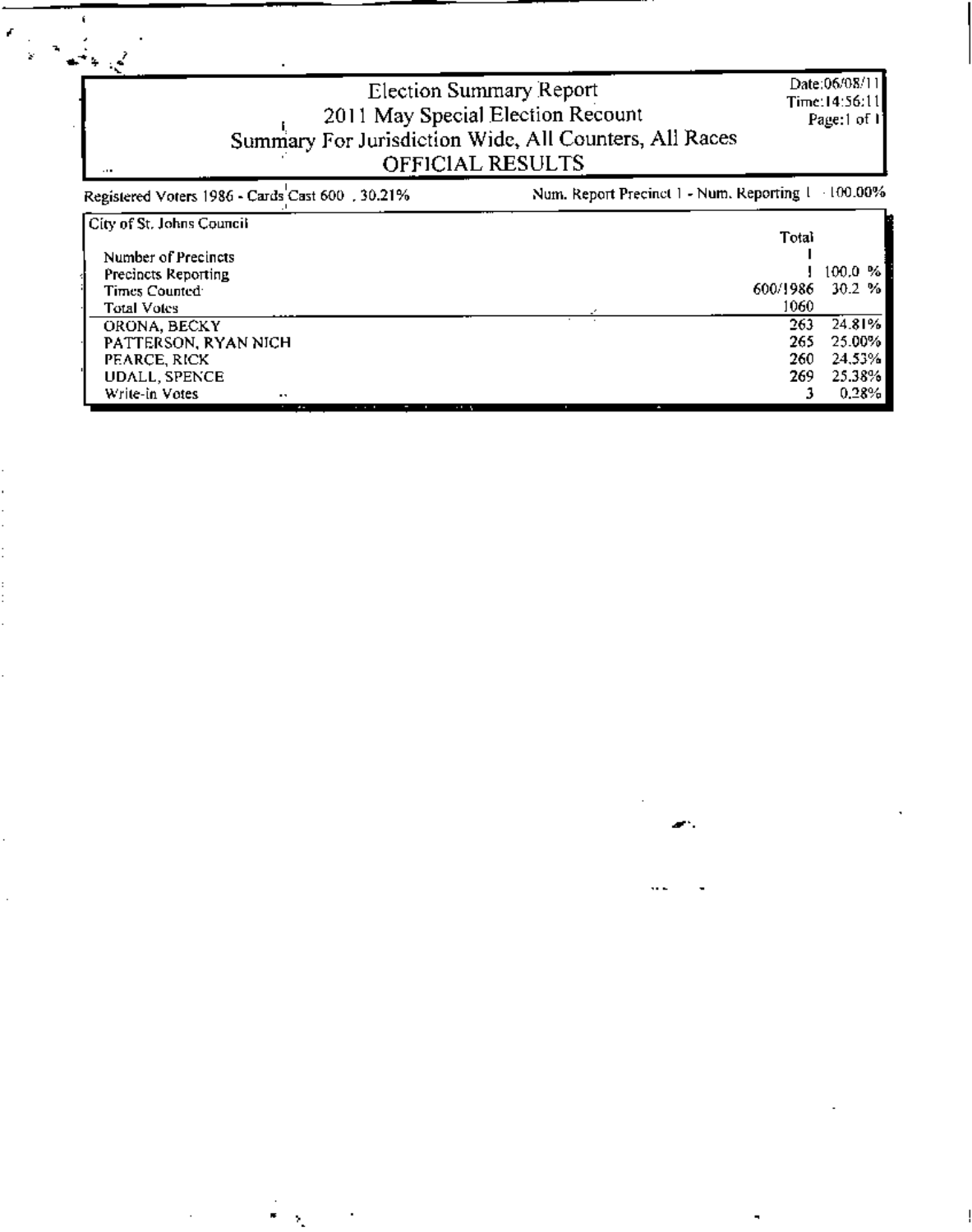# Statement of Votes Cast<br>
2011 May Special Election Recount<br>
SOVC For Jurisdiction Wide, All Counters, All Races<br>
OFFICIAL RESULTS

Date:06/08/11 Time: 14:55:47 Page:1 of 3

ï,

 $\sim$   $\sim$ 

|                                                  | Reg.<br>Voters | Cards<br>Cast | ₩<br>Turnout |  |
|--------------------------------------------------|----------------|---------------|--------------|--|
| .<br>٠<br>Jurisdiction Wide<br>٠                 |                |               |              |  |
| $12 -$ Coronado $12.2 - 61 -$ St Johns 61.2/61.4 |                |               |              |  |
| Polling                                          | 1986           | 245           | 12,34%       |  |
| Early                                            | 1986           | 344           | 17.32%       |  |
| Provisional                                      | 1986           | IJ            | 0.55%        |  |
| Tatal                                            | 1986           | 600           | 30.21%       |  |
| Total                                            |                |               |              |  |
| Polling                                          | 1986           | 245           | 12.34%       |  |
| Earty                                            | 1986           | 344           | 17.32%       |  |
| Provisional                                      | 1986           | и             | 0.55%        |  |
| Tetal                                            | 1986           | 6000          | 30 2 LW      |  |

 $\overline{\phantom{a}}$ 

 $\Phi$ 

 $\mathbb{R}^2$ 

 $\mathbf{A}^{\text{st}}$  and  $\mathbf{A}^{\text{st}}$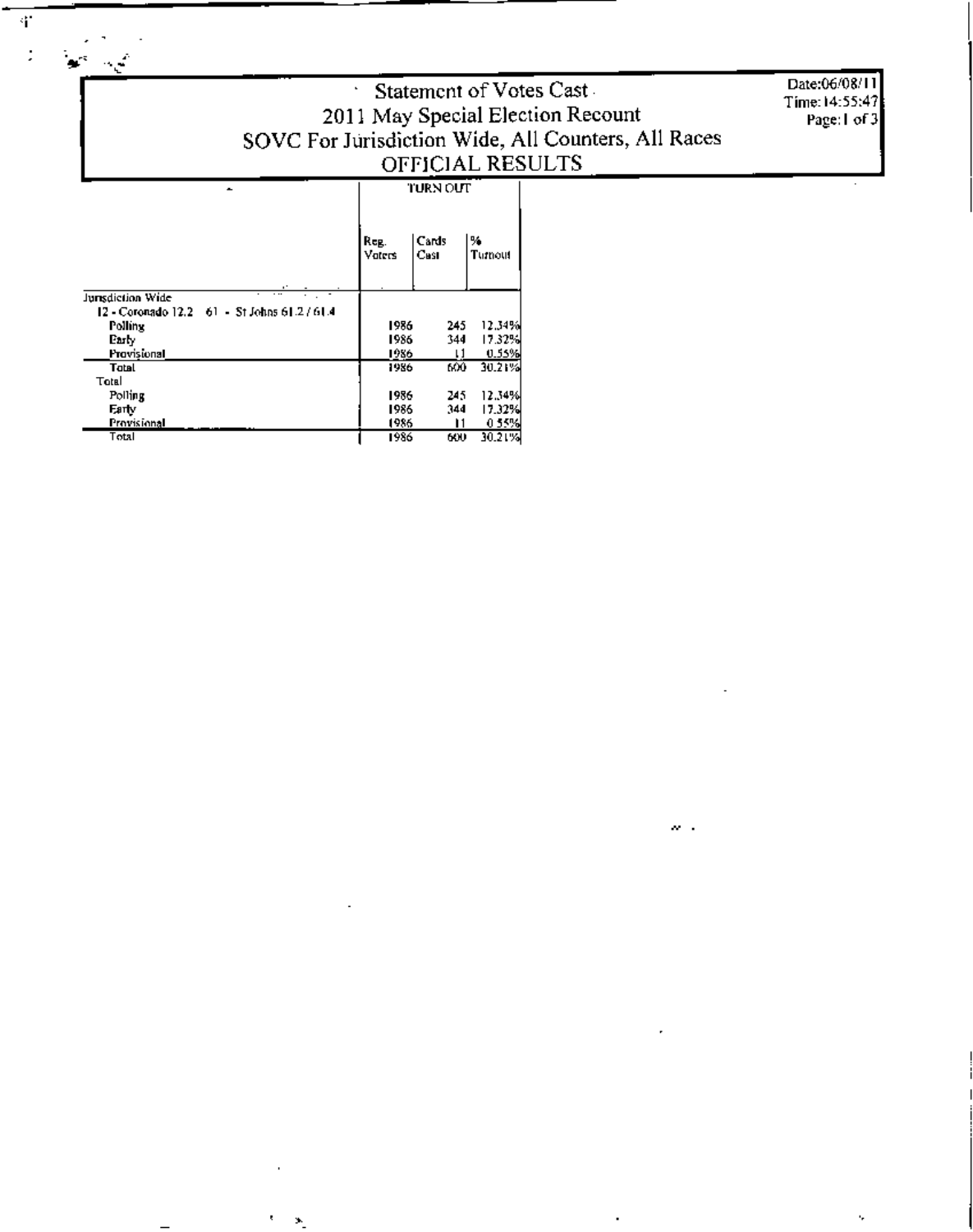4

 $\mathbf{a}$ l,

 $\mathcal{L}$ 

# Statement of Votes Cast 2011 May Special Election Recount<br>SOVC For Jurisdiction Wide, All Counters, All Races

Date:06/08/11 Time: 14:55:47<br>Page:2 of 3

|                                            | City of St. Johns Council |                  |                |                           |          |           |        |              |            |
|--------------------------------------------|---------------------------|------------------|----------------|---------------------------|----------|-----------|--------|--------------|------------|
|                                            | <b>Reg</b><br>Voters      | Times<br>Counted | Total<br>Vulcs | ORONA, BECKY   PATTERSON. |          | RYAN NICH |        | PEARCE, RICK |            |
| <b>Turisdiction Wide</b>                   |                           |                  |                |                           | ٠.       |           |        |              |            |
| 12 - Coronado 12.2 61 - St Johns 61.2/61.4 |                           |                  |                |                           |          |           |        |              |            |
| Polling                                    | 1986                      | 245              | 445            | 103.                      | 23.15%   | 107.      | 24.04% | 120.         | 26.97%     |
| Eurly                                      | 1986                      | 344              | 598            | 156.                      | 26.09%   | 155.      | 25.92% | 134          | 22.41%     |
| Provisional                                | 1986                      | 1 F              | 17             | 4                         | 23.53%   | 3         | 17.65% |              | 6 35.29%   |
| Total<br>Total                             | 1986                      | 600              | 1060           | 263                       | 24.81%   | 265       | 25.00% |              | 260 24.53% |
| Polling                                    | 1986                      | 245              | 45             | 103.                      | 23.15%   | 107       | 24.04% | 120.         | 26.97%     |
| Farty                                      | 1986                      | 344              | . 598          | 156.                      | 26.09%   | 155.      | 25.92% | 134.         | 22.41%     |
| Provisional                                | 1986                      | ш                | 17             |                           | 4 23 53% | R.        | 17.65% |              | 6 35.29%   |
| Total                                      | 1986                      | 600              | 1060           | 263                       | 24.81%   | 265       | 25.00% | 26U .        | 24.53%     |

H)

sis.